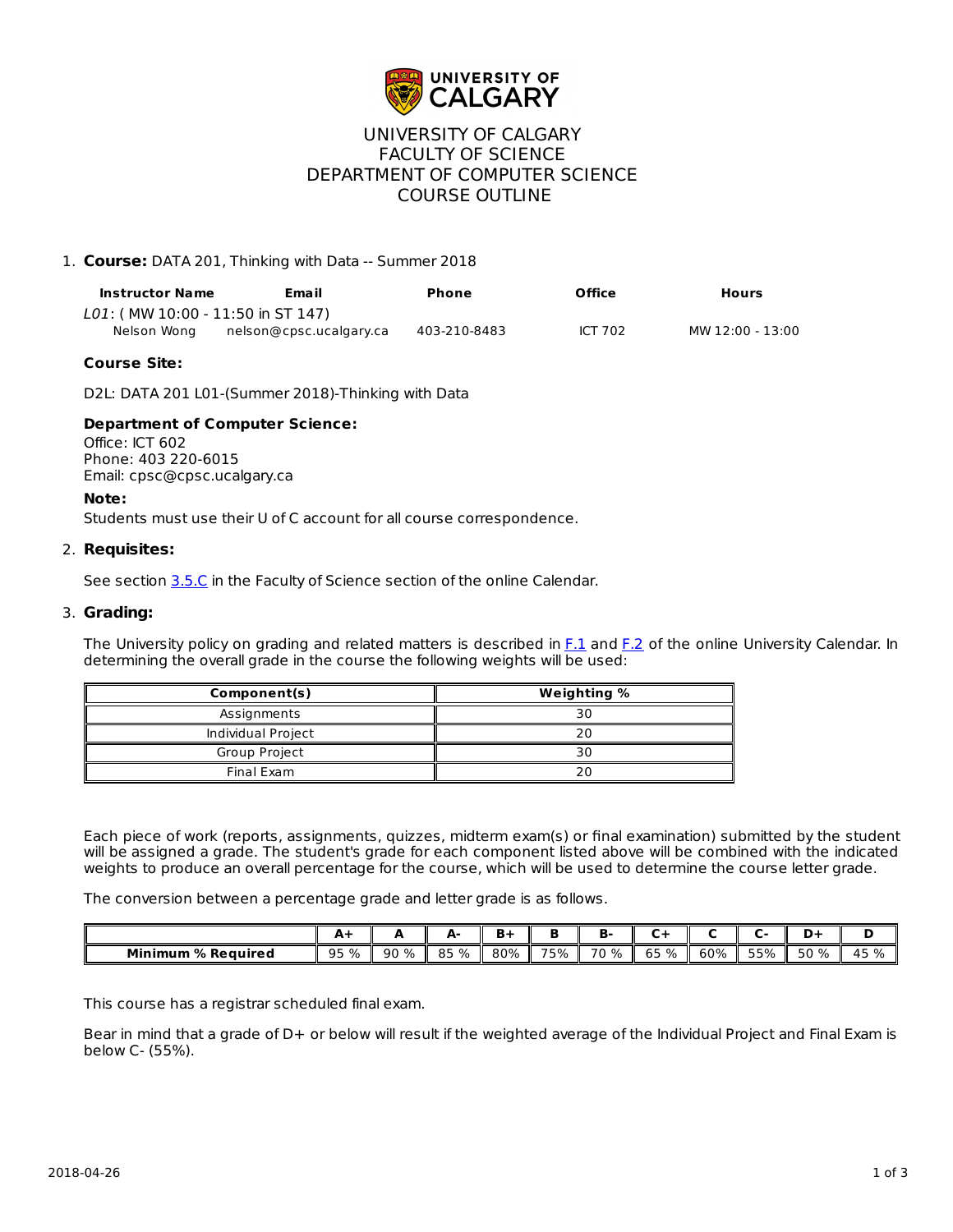### 4. **Missed Components of Term Work:**

The regulations of the Faculty of Science pertaining to this matter are found in the Faculty of Science area of the Calendar in [Section](http://www.ucalgary.ca/pubs/calendar/current/sc-3-6.html) 3.6. It is the student's responsibility to familiarize himself/herself/themself with these regulations. See also **[Section](http://www.ucalgary.ca/pubs/calendar/current/e-3.html) E.3** of the University Calendar.

### 5. **Scheduled out-of-class activities:**

There are no scheduled out of class activities for this course.

### 6. **Course Materials:**

Support materials will be posted on D2L.

## 7. **Examination Policy:**

No aids are allowed on tests or examinations.

Students should also read the Calendar, [Section](http://www.ucalgary.ca/pubs/calendar/current/g.html) G, on Examinations.

## 8. **Approved Mandatory and Optional Course Supplemental Fees:**

There are no mandatory or optional course supplemental fees for this course.

### 9. **Writing across the Curriculum Statement:**

For all components of the course, in any written work, the quality of the student's writing (language, spelling, grammar, presentation etc.) can be a factor in the evaluation of the work. See also Section [E.2](http://www.ucalgary.ca/pubs/calendar/current/e-2.html) of the University Calendar.

### 10. **Human studies statement:**

Students will not participate as subjects or researchers in human studies.

See also **[Section](http://www.ucalgary.ca/pubs/calendar/current/e-5.html) E.5** of the University Calendar.

### 11. **Reappraisal of Grades:**

A student wishing a reappraisal, should first attempt to review the graded work with the Course coordinator/instructor or department offering the course.Students with sufficient academic grounds may request a reappraisal. Non-academic grounds are not relevant for grade reappraisals. Students should be aware that the grade being reappraised may be raised, lowered or remain the same. See [Section](http://www.ucalgary.ca/pubs/calendar/current/i-3.html) I.3 of the University Calendar.

- 1. **Term Work:** The student should present their rationale as effectively and as fully as possible to the Course coordinator/instructor within **15 days** of either being notified about the mark, orof the item's return to the class. If the student is not satisfied with the outcome, the student shall immediately submit the Reappraisal of Graded Term work form to the department in which the course is offered. The department will arrange for a reassessment of the work if, and only if, the student has sufficient academic grounds.See sections 1.1 and 1.2 of the University Calendar
- 2. **Final Exam:**The student shall submit the request to Enrolment Services. See [Section](http://www.ucalgary.ca/pubs/calendar/current/i-3.html) I.3 of the University Calendar.

## 12. **OTHER IMPORTANT INFORMATION FOR STUDENTS:**

- a. **Misconduct:** Academic misconduct (cheating, plagiarism, or any other form) is a very serious offence that will be dealt with rigorously in all cases. A single offence may lead to disciplinary probation or suspensionor expulsion. The Faculty of Science follows a zero tolerance policy regarding dishonesty. Please read the sections of the University Calendar under [Section](http://www.ucalgary.ca/pubs/calendar/current/k.html) K. Student Misconduct to inform yourself of definitions, processes and penalties. Examples of academic misconduct may include: submitting or presenting work as if it were the student's own work when it is not; submitting or presenting work in one course which has also been submitted in another course without the instructor's permission; collaborating in whole or in part without prior agreement of the instructor; borrowing experimental values from others without the instructor's approval; falsification/ fabrication of experimental values in a report. **These are only examples**.
- b. **Assembly Points:** In case of emergency during class time, be sure to FAMILIARIZE YOURSELF with the information on **[assembly](http://www.ucalgary.ca/emergencyplan/assemblypoints) points**.